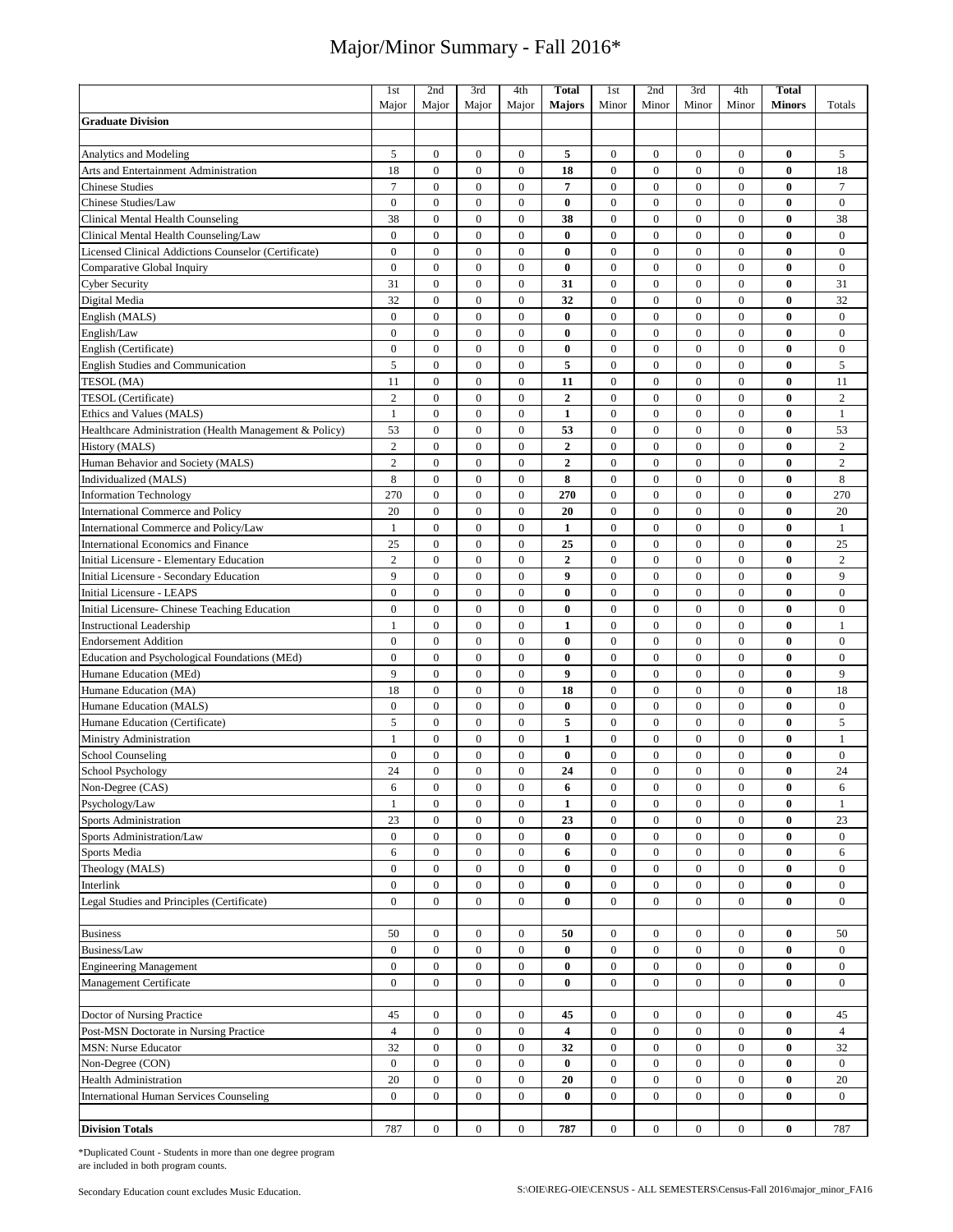|                                      | 1 <sub>st</sub>       | 2nd                              | 3rd                                | 4th                                | <b>Total</b>             | 1st                            | 2nd                              | 3rd                        | 4th                        | <b>Total</b>            |                                |
|--------------------------------------|-----------------------|----------------------------------|------------------------------------|------------------------------------|--------------------------|--------------------------------|----------------------------------|----------------------------|----------------------------|-------------------------|--------------------------------|
|                                      | Major                 | Major                            | Major                              | Major                              | <b>Majors</b>            | Minor                          | Minor                            | Minor                      | Minor                      | <b>Minors</b>           | Totals                         |
|                                      |                       |                                  |                                    |                                    |                          |                                |                                  |                            |                            |                         |                                |
| <b>Law Division</b>                  |                       |                                  |                                    |                                    |                          |                                |                                  |                            |                            |                         |                                |
|                                      |                       |                                  |                                    |                                    |                          |                                |                                  |                            |                            |                         |                                |
| Law                                  | 325                   | $\boldsymbol{0}$                 | $\boldsymbol{0}$                   | $\boldsymbol{0}$                   | 325                      | $\boldsymbol{0}$               | $\mathbf{0}$                     | $\boldsymbol{0}$           | $\boldsymbol{0}$           | $\bf{0}$                | 325                            |
| Law/MA                               | 1                     | $\boldsymbol{0}$                 | $\boldsymbol{0}$                   | $\boldsymbol{0}$                   | 1                        | $\mathbf{0}$                   | $\mathbf{0}$                     | $\mathbf{0}$               | $\mathbf{0}$               | $\bf{0}$                | 1                              |
| Law/MBA                              | 5                     | $\mathbf{0}$                     | $\boldsymbol{0}$                   | $\boldsymbol{0}$                   | 5                        | $\boldsymbol{0}$               | $\mathbf{0}$                     | $\mathbf{0}$               | $\overline{0}$             | $\bf{0}$                | 5                              |
| Law/MS                               | $\boldsymbol{0}$      | $\boldsymbol{0}$                 | $\boldsymbol{0}$                   | $\boldsymbol{0}$                   | $\bf{0}$                 | $\boldsymbol{0}$               | $\mathbf{0}$                     | $\mathbf{0}$               | $\overline{0}$             | $\bf{0}$                | $\boldsymbol{0}$               |
| Law/MALS                             | $\overline{0}$        | $\mathbf{0}$                     | $\overline{0}$                     | $\overline{0}$                     | $\bf{0}$                 | $\overline{0}$                 | $\mathbf{0}$                     | $\mathbf{0}$               | $\overline{0}$             | $\bf{0}$                | $\mathbf{0}$                   |
| Law (Part-Time)                      | 18                    | $\mathbf{0}$                     | $\mathbf{0}$                       | $\boldsymbol{0}$                   | 18                       | $\mathbf{0}$                   | $\mathbf{0}$                     | $\mathbf{0}$               | $\overline{0}$             | $\bf{0}$                | 18                             |
| <b>Master of Laws</b>                | $\overline{4}$        | $\mathbf{0}$                     | $\overline{0}$                     | $\overline{0}$                     | $\overline{\mathbf{4}}$  | $\mathbf{0}$                   | $\mathbf{0}$                     | $\mathbf{0}$               | $\overline{0}$             | $\bf{0}$                | $\overline{4}$                 |
|                                      |                       |                                  |                                    |                                    |                          |                                |                                  |                            |                            |                         |                                |
| <b>Division Totals</b>               | 353                   | $\boldsymbol{0}$                 | $\mathbf{0}$                       | $\boldsymbol{0}$                   | 353                      | $\mathbf{0}$                   | $\mathbf{0}$                     | $\mathbf{0}$               | $\overline{0}$             | $\bf{0}$                | 353                            |
|                                      |                       |                                  |                                    |                                    |                          |                                |                                  |                            |                            |                         |                                |
|                                      |                       |                                  |                                    |                                    |                          |                                |                                  |                            |                            |                         |                                |
| <b>Undergraduate Division</b>        |                       |                                  |                                    |                                    |                          |                                |                                  |                            |                            |                         |                                |
|                                      |                       |                                  |                                    |                                    |                          |                                |                                  |                            |                            |                         |                                |
| <b>Applied Statistics</b>            | $\boldsymbol{0}$      | $\boldsymbol{0}$                 | $\boldsymbol{0}$                   | $\boldsymbol{0}$                   | $\bf{0}$                 | $\mathbf{1}$                   | 3                                | $\boldsymbol{0}$           | $\bf{0}$                   | $\overline{\mathbf{4}}$ | $\overline{4}$                 |
| <b>Business Administration</b>       | $\boldsymbol{0}$      | $\boldsymbol{0}$                 | $\boldsymbol{0}$                   | $\boldsymbol{0}$                   | $\bf{0}$                 | 36                             | 3                                | $\mathbf{0}$               | $\mathbf{0}$               | 39                      | 39                             |
| Cinema and Digital Media Studies     | $\boldsymbol{0}$      | $\boldsymbol{0}$                 | $\boldsymbol{0}$                   | $\boldsymbol{0}$                   | $\bf{0}$                 | 5                              | $\boldsymbol{0}$                 | $\mathbf{0}$               | $\mathbf{0}$               | 5                       | 5                              |
| <b>Environmental Studies</b>         | $\boldsymbol{0}$      | 6                                | $\boldsymbol{0}$                   | $\boldsymbol{0}$                   | 6                        | $\sqrt{2}$                     | $\mathbf{1}$                     | $\mathbf{0}$               | $\overline{0}$             | $\overline{\mathbf{3}}$ | 9                              |
| <b>Ethnic Studies</b>                | $\boldsymbol{0}$      | $\boldsymbol{0}$                 | $\boldsymbol{0}$                   | $\boldsymbol{0}$                   | $\bf{0}$                 | $\overline{2}$                 | $\boldsymbol{0}$                 | $\overline{0}$             | $\overline{0}$             | $\overline{2}$          | $\overline{c}$                 |
| <b>Gender Studies</b>                | $\boldsymbol{0}$      | $\boldsymbol{0}$                 | $\boldsymbol{0}$                   | $\boldsymbol{0}$                   | $\bf{0}$                 | $\boldsymbol{0}$               | $\overline{0}$                   | $\mathbf{0}$               | $\overline{0}$             | $\bf{0}$                | $\bf{0}$                       |
| Human Aging                          | $\boldsymbol{0}$      | $\boldsymbol{0}$                 | $\boldsymbol{0}$                   | $\boldsymbol{0}$                   | $\bf{0}$                 | $\boldsymbol{0}$               | $\boldsymbol{0}$                 | $\boldsymbol{0}$           | $\overline{0}$             | $\bf{0}$                | $\boldsymbol{0}$               |
| <b>Fundamentals of Business</b>      | $\boldsymbol{0}$      | $\boldsymbol{0}$                 | $\boldsymbol{0}$                   | $\boldsymbol{0}$                   | $\bf{0}$                 | 53                             | $\overline{2}$                   | $\boldsymbol{0}$           | $\boldsymbol{0}$           | 55                      | 55                             |
| <b>Liberal Arts Business</b>         | $\boldsymbol{0}$      | $\boldsymbol{0}$                 | $\boldsymbol{0}$                   | $\boldsymbol{0}$                   | $\bf{0}$                 | $\boldsymbol{0}$               | $\boldsymbol{0}$                 | $\boldsymbol{0}$           | $\boldsymbol{0}$           | $\bf{0}$                | $\boldsymbol{0}$               |
| Peace & Social Justice Studies       | $\boldsymbol{0}$      | $\boldsymbol{0}$                 | $\boldsymbol{0}$                   | $\boldsymbol{0}$                   | $\bf{0}$                 | $\boldsymbol{0}$               | $\mathbf{1}$                     | $\boldsymbol{0}$           | $\bf{0}$                   | $\mathbf{1}$            | $\mathbf{1}$                   |
| Philanthropic Leadership and Service | $\boldsymbol{0}$      | $\mathbf{0}$                     | $\boldsymbol{0}$                   | $\boldsymbol{0}$                   | $\bf{0}$                 | 5                              | 1                                | $\mathbf{0}$               | $\mathbf{0}$               | 6                       | 6                              |
| <b>Urban Studies</b>                 | $\boldsymbol{0}$      | $\boldsymbol{0}$                 | $\boldsymbol{0}$                   | $\boldsymbol{0}$                   | $\bf{0}$                 | 1                              | $\boldsymbol{0}$                 | $\mathbf{0}$               | $\boldsymbol{0}$           | 1                       | $\mathbf{1}$                   |
| College of Adult Scholars            | $\,$ 8 $\,$           | $\mathbf{0}$                     | $\boldsymbol{0}$                   | $\boldsymbol{0}$                   | 8                        | $\boldsymbol{0}$               | $\mathbf{0}$                     | $\mathbf{0}$               | $\overline{0}$             | $\bf{0}$                | $\,$ 8 $\,$                    |
|                                      | $\boldsymbol{0}$      | $\boldsymbol{0}$                 | $\boldsymbol{0}$                   | $\boldsymbol{0}$                   | $\bf{0}$                 |                                | $\boldsymbol{0}$                 | $\boldsymbol{0}$           | $\bf{0}$                   | $\mathbf{1}$            |                                |
| Military Leadership-Air Force        | $\mathbf{0}$          | $\mathbf{0}$                     |                                    |                                    |                          | $\mathbf{1}$                   | $\mathbf{0}$                     |                            |                            | $\bf{0}$                | $\mathbf{1}$                   |
| Military Leadership-Army             | $\overline{2}$        |                                  | $\boldsymbol{0}$                   | $\boldsymbol{0}$                   | $\bf{0}$                 | $\boldsymbol{0}$               |                                  | $\mathbf{0}$               | $\mathbf{0}$               |                         | $\boldsymbol{0}$               |
| Communication & Expressive Arts (AA) | $\mathbf{0}$          | $\boldsymbol{0}$<br>$\mathbf{0}$ | $\boldsymbol{0}$<br>$\overline{0}$ | $\boldsymbol{0}$<br>$\overline{0}$ | $\mathbf{2}$<br>$\bf{0}$ | $\mathbf{0}$<br>$\overline{0}$ | $\boldsymbol{0}$<br>$\mathbf{0}$ | $\bf{0}$<br>$\overline{0}$ | $\bf{0}$<br>$\overline{0}$ | $\bf{0}$<br>$\bf{0}$    | $\overline{c}$<br>$\mathbf{0}$ |
| Culture & Humanity (AA)              |                       | $\boldsymbol{0}$                 | $\boldsymbol{0}$                   | $\boldsymbol{0}$                   |                          | $\boldsymbol{0}$               | $\mathbf{0}$                     | $\mathbf{0}$               | $\overline{0}$             | $\bf{0}$                | $\mathbf{1}$                   |
| General Science (AS)                 | $\mathbf{1}$          |                                  | $\overline{0}$                     |                                    | $\mathbf{1}$             |                                |                                  |                            |                            |                         |                                |
| Social and Behavioral Science (AA)   | $\mathbf{1}$          | $\boldsymbol{0}$                 |                                    | $\mathbf{0}$                       | $\mathbf{1}$             | $\boldsymbol{0}$               | $\mathbf{0}$                     | $\mathbf{0}$               | $\overline{0}$             | $\bf{0}$                | $\mathbf{1}$                   |
| Social and Behavioral Science (BLPS) | $\mathbf{1}$          | $\mathbf{0}$                     | $\mathbf{0}$                       | $\boldsymbol{0}$                   | $\mathbf{1}$             | $\boldsymbol{0}$               | $\mathbf{0}$                     | $\mathbf{0}$               | $\overline{0}$             | $\bf{0}$                | $\mathbf{1}$                   |
| Professional Studies                 | $\mathbf{0}$          | $\boldsymbol{0}$                 | $\mathbf{0}$                       | $\overline{0}$                     | $\bf{0}$                 | $\overline{2}$                 | $\mathbf{0}$                     | $\mathbf{0}$               | $\overline{0}$             | $\mathbf{2}$            | $\mathbf{2}$                   |
| Exploratory (CAS)                    | 100                   | $\boldsymbol{0}$                 | $\boldsymbol{0}$                   | $\boldsymbol{0}$                   | 100                      | $\boldsymbol{0}$               | $\boldsymbol{0}$                 | $\mathbf{0}$               | $\overline{0}$             | $\bf{0}$                | 100                            |
| Humanities                           | $\boldsymbol{0}$<br>9 | $\tau$                           | $\mathbf{1}$                       | $\boldsymbol{0}$                   | 8                        | 3                              | $\overline{c}$                   | $\mathbf{0}$               | $\mathbf{0}$               | 5                       | 13                             |
| Individualized (CAS)                 |                       | $\mathbf{1}$                     | $\boldsymbol{0}$                   | $\boldsymbol{0}$                   | 10                       | 9                              | $\overline{2}$                   | $\mathbf{0}$               | $\overline{0}$             | 11                      | 21                             |
| Individualized (BLPS)                | $\mathbf{0}$          | $\mathbf{0}$                     | $\mathbf{0}$                       | $\mathbf{0}$                       | $\bf{0}$                 | $\mathbf{0}$                   | $\mathbf{0}$                     | $\mathbf{0}$               | $\mathbf{0}$               | $\bf{0}$                | $\boldsymbol{0}$               |
| Non-Degree (CAS)                     | 25                    | $\boldsymbol{0}$                 | $\boldsymbol{0}$                   | $\boldsymbol{0}$                   | 25                       | $\boldsymbol{0}$               | $\boldsymbol{0}$                 | $\boldsymbol{0}$           | 0                          | $\bf{0}$                | 25                             |
| <b>Actuarial Science</b>             | 30                    | $\boldsymbol{0}$                 | $\boldsymbol{0}$                   | $\boldsymbol{0}$                   | 30                       | $\mathbf{1}$                   | $\boldsymbol{0}$                 | $\boldsymbol{0}$           | $\bf{0}$                   | $\mathbf{1}$            | 31                             |
| <b>American Studies</b>              | $\bf{0}$              | $\mathbf{1}$                     | $\boldsymbol{0}$                   | $\overline{0}$                     | 1                        | $\mathbf{0}$                   | $\mathbf{0}$                     | $\bf{0}$                   | $\overline{0}$             | $\bf{0}$                | $\mathbf{1}$                   |
| Art                                  | 41                    | $\boldsymbol{7}$                 | $\boldsymbol{0}$                   | $\boldsymbol{0}$                   | 48                       | $\,8\,$                        | $\overline{3}$                   | $\boldsymbol{0}$           | $\boldsymbol{0}$           | 11                      | 59                             |
| Biology                              | 141                   | 23                               | $\boldsymbol{0}$                   | $\overline{0}$                     | 164                      | 16                             | 6                                | $\boldsymbol{0}$           | $\overline{0}$             | 22                      | 186                            |
| <b>Human Biology</b>                 | $\boldsymbol{0}$      | $\boldsymbol{0}$                 | $\boldsymbol{0}$                   | $\boldsymbol{0}$                   | $\bf{0}$                 | 42                             | 6                                | $\boldsymbol{0}$           | $\overline{0}$             | 48                      | 48                             |
| Chemistry                            | 66                    | 45                               | $\mathbf{1}$                       | $\boldsymbol{0}$                   | 112                      | 59                             | $10\,$                           | $\mathbf{1}$               | $\mathbf{0}$               | 70                      | 182                            |
| Biochemistry                         | 29                    | $\boldsymbol{0}$                 | $\boldsymbol{0}$                   | $\boldsymbol{0}$                   | 29                       | $\boldsymbol{0}$               | $\boldsymbol{0}$                 | $\boldsymbol{0}$           | $\bf{0}$                   | $\boldsymbol{0}$        | 29                             |
| Chinese & Japanese Studies           | 13                    | 8                                | $\boldsymbol{0}$                   | $\overline{0}$                     | 21                       | 3                              | $\bf{0}$                         | $\boldsymbol{0}$           | 0                          | $\mathbf{3}$            | 24                             |
| Communication                        | $77\,$                | $\boldsymbol{7}$                 | $\boldsymbol{0}$                   | $\boldsymbol{0}$                   | 84                       | 17                             | 5                                | $\boldsymbol{0}$           | $\bf{0}$                   | 22                      | 106                            |
| Digital Media                        | 21                    | $\sqrt{5}$                       | $\boldsymbol{0}$                   | $\overline{0}$                     | 26                       | 15                             | $\mathbf{1}$                     | $\overline{0}$             | $\overline{0}$             | 16                      | 42                             |
| Communication Law                    | $\boldsymbol{0}$      | $\boldsymbol{0}$                 | $\boldsymbol{0}$                   | $\bf{0}$                           | $\bf{0}$                 | $\boldsymbol{0}$               | $\boldsymbol{0}$                 | $\boldsymbol{0}$           | $\bf{0}$                   | $\bf{0}$                | $\mathbf{0}$                   |
| Journalism                           | $\boldsymbol{0}$      | $\boldsymbol{0}$                 | $\boldsymbol{0}$                   | $\overline{0}$                     | $\bf{0}$                 | $\boldsymbol{0}$               | $\boldsymbol{0}$                 | $\boldsymbol{0}$           | $\overline{0}$             | $\bf{0}$                | $\mathbf{0}$                   |
| Public & Corporate Communication     | $\boldsymbol{0}$      | $\boldsymbol{0}$                 | $\boldsymbol{0}$                   | $\boldsymbol{0}$                   | $\bf{0}$                 | $\boldsymbol{0}$               | $\boldsymbol{0}$                 | $\boldsymbol{0}$           | $\bf{0}$                   | $\bf{0}$                | $\boldsymbol{0}$               |
| <b>Public Relations</b>              | $\boldsymbol{0}$      | $\boldsymbol{0}$                 | $\boldsymbol{0}$                   | $\boldsymbol{0}$                   | $\bf{0}$                 | $\sqrt{2}$                     | $\mathbf{1}$                     | $\boldsymbol{0}$           | $\overline{0}$             | 3                       | 3                              |
| Television-Radio                     | $\boldsymbol{0}$      | $\boldsymbol{0}$                 | $\boldsymbol{0}$                   | $\boldsymbol{0}$                   | $\pmb{0}$                | $\boldsymbol{0}$               | $\boldsymbol{0}$                 | $\boldsymbol{0}$           | $\bf{0}$                   | $\bf{0}$                | $\mathbf{0}$                   |
| <b>Broadcast Journalism</b>          | $\boldsymbol{0}$      | $\boldsymbol{0}$                 | $\boldsymbol{0}$                   | $\boldsymbol{0}$                   | $\bf{0}$                 | $\boldsymbol{0}$               | $\boldsymbol{0}$                 | $\boldsymbol{0}$           | $\boldsymbol{0}$           | $\bf{0}$                | $\bf{0}$                       |
| Public Speaking & Debate             | $\boldsymbol{0}$      | $\boldsymbol{0}$                 | $\boldsymbol{0}$                   | $\boldsymbol{0}$                   | $\pmb{0}$                | $\boldsymbol{0}$               | $\boldsymbol{0}$                 | $\boldsymbol{0}$           | $\bf{0}$                   | $\bf{0}$                | $\mathbf{0}$                   |
| Economics                            | 11                    | 9                                | $\mathbf{1}$                       | $\boldsymbol{0}$                   | 21                       | 6                              | $\sqrt{2}$                       | $\boldsymbol{0}$           | $\overline{0}$             | 8                       | 29                             |
| Economics & Computer Analysis        | $\mathbf{1}$          | $\boldsymbol{0}$                 | $\boldsymbol{0}$                   | $\boldsymbol{0}$                   | $\mathbf{1}$             | $\mathbf{0}$                   | $\boldsymbol{0}$                 | $\bf{0}$                   | $\overline{0}$             | $\bf{0}$                | $\mathbf{1}$                   |
| <b>Elementary Education</b>          | 83                    | $\mathbf{1}$                     | $\boldsymbol{0}$                   | $\boldsymbol{0}$                   | 84                       | $\boldsymbol{0}$               | $\boldsymbol{0}$                 | $\overline{0}$             | $\overline{0}$             | $\bf{0}$                | 84                             |
| Secondary Education                  | $\bf{0}$              | 100                              | $\boldsymbol{0}$                   | $\boldsymbol{0}$                   | 100                      | $\mathbf{0}$                   | $\mathbf{0}$                     | $\overline{0}$             | $\overline{0}$             | $\bf{0}$                | 100                            |

\*Duplicated Count - Students in more than one degree program are included in both program counts.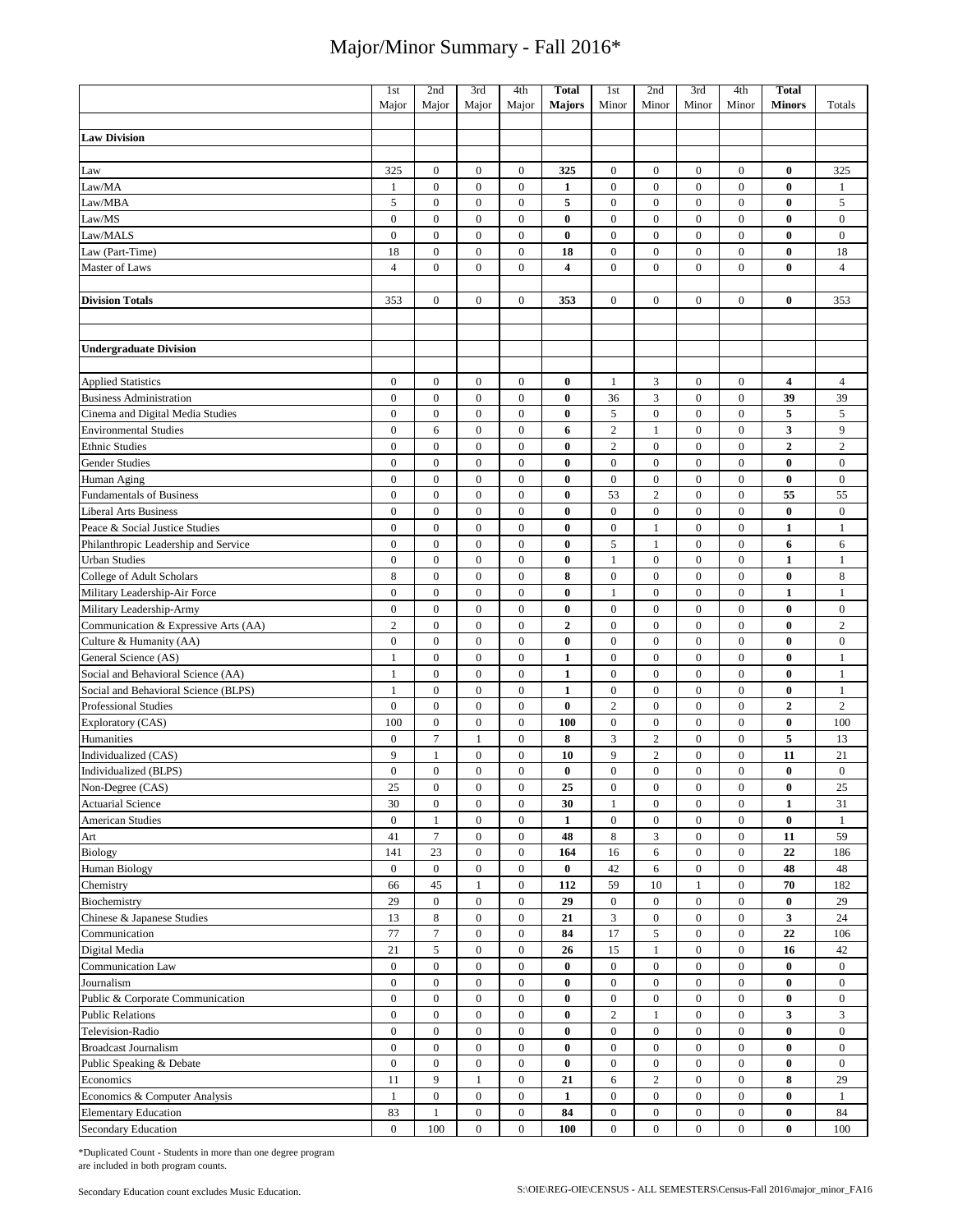|                                            | 1st              | 2nd              | 3rd              | 4th              | <b>Total</b>            | 1st              | 2nd              | 3rd              | 4th              | <b>Total</b>   |                  |
|--------------------------------------------|------------------|------------------|------------------|------------------|-------------------------|------------------|------------------|------------------|------------------|----------------|------------------|
|                                            | Major            | Major            | Major            | Major            | <b>Majors</b>           | Minor            | Minor            | Minor            | Minor            | <b>Minors</b>  | Totals           |
| <b>Special Education</b>                   | $\boldsymbol{0}$ | $\boldsymbol{0}$ | $\boldsymbol{0}$ | $\boldsymbol{0}$ | $\bf{0}$                | 24               | $\mathbf{0}$     | $\mathbf{0}$     | $\mathbf{0}$     | 24             | 24               |
| English                                    | 59               | 5                | $\boldsymbol{0}$ | $\boldsymbol{0}$ | 64                      | 9                | $\mathbf{0}$     | $\mathbf{0}$     | $\mathbf{0}$     | 9              | 73               |
| <b>Creative Writing</b>                    | 20               | 3                | $\boldsymbol{0}$ | $\boldsymbol{0}$ | 23                      | 3                | $\boldsymbol{0}$ | $\boldsymbol{0}$ | $\boldsymbol{0}$ | 3              | 26               |
| <b>Professional Writing</b>                | 3                | $\mathbf{1}$     | $\boldsymbol{0}$ | $\boldsymbol{0}$ | $\overline{\mathbf{4}}$ | 3                | $\boldsymbol{0}$ | $\boldsymbol{0}$ | $\boldsymbol{0}$ | 3              | $7\phantom{.0}$  |
| <b>TESOL</b>                               | $\boldsymbol{0}$ | $\boldsymbol{0}$ | $\boldsymbol{0}$ | $\boldsymbol{0}$ | $\bf{0}$                | $\overline{4}$   | $\mathbf{1}$     | $\boldsymbol{0}$ | $\bf{0}$         | 5              | 5                |
| <b>Environmental Science</b>               | 23               | $\boldsymbol{0}$ | 6                | $\boldsymbol{0}$ | 29                      | $\boldsymbol{0}$ | $\boldsymbol{0}$ | $\boldsymbol{0}$ | $\mathbf{0}$     | $\bf{0}$       | 29               |
| Chinese                                    | $\boldsymbol{0}$ | $\boldsymbol{0}$ | $\boldsymbol{0}$ | $\boldsymbol{0}$ | $\bf{0}$                | 12               | $\mathbf{1}$     | $\mathbf{0}$     | $\boldsymbol{0}$ | 13             | 13               |
| Classics                                   | 3                | 5                | $\boldsymbol{0}$ | $\boldsymbol{0}$ | 8                       | 6                | $\sqrt{2}$       | $\boldsymbol{0}$ | $\boldsymbol{0}$ | 8              | 16               |
| French                                     | 9                | 11               | $\boldsymbol{0}$ | $\boldsymbol{0}$ | 20                      | 12               | $\overline{c}$   | $\boldsymbol{0}$ | $\boldsymbol{0}$ | 14             | 34               |
| German                                     | 11               | 32               | $\boldsymbol{0}$ | $\boldsymbol{0}$ | 43                      | 18               | $\boldsymbol{0}$ | $\boldsymbol{0}$ | $\boldsymbol{0}$ | 18             | 61               |
| Hebrew                                     | $\boldsymbol{0}$ | $\boldsymbol{0}$ | $\boldsymbol{0}$ | $\boldsymbol{0}$ | $\bf{0}$                | $\boldsymbol{0}$ | $\bf{0}$         | $\boldsymbol{0}$ | $\boldsymbol{0}$ | $\bf{0}$       | $\bf{0}$         |
| Japanese                                   | $\boldsymbol{0}$ | $\boldsymbol{0}$ | $\boldsymbol{0}$ | $\boldsymbol{0}$ | 0                       | 9                | $\overline{2}$   | $\boldsymbol{0}$ | $\boldsymbol{0}$ | 11             | 11               |
| Latin                                      | $\boldsymbol{0}$ | $\boldsymbol{0}$ | $\boldsymbol{0}$ | $\boldsymbol{0}$ | $\bf{0}$                | $\mathbf{1}$     | $\boldsymbol{0}$ | $\boldsymbol{0}$ | $\boldsymbol{0}$ | $\mathbf{1}$   | $\mathbf{1}$     |
| Spanish                                    | 13               | 31               | $\overline{2}$   | $\boldsymbol{0}$ | 46                      | 90               | 13               | $\boldsymbol{0}$ | $\boldsymbol{0}$ | 103            | 149              |
| Geography                                  | 18               | $\sqrt{5}$       | $\boldsymbol{0}$ | $\boldsymbol{0}$ | 23                      | $\sqrt{4}$       | $\boldsymbol{0}$ | $\boldsymbol{0}$ | $\boldsymbol{0}$ | 4              | 27               |
| American Indian Studies                    | $\boldsymbol{0}$ | $\boldsymbol{0}$ | $\boldsymbol{0}$ | $\boldsymbol{0}$ | $\bf{0}$                | 3                | $\boldsymbol{0}$ | $\boldsymbol{0}$ | $\boldsymbol{0}$ | 3              | 3                |
|                                            | $\overline{0}$   | $\boldsymbol{0}$ | $\boldsymbol{0}$ | $\boldsymbol{0}$ | $\bf{0}$                | $\boldsymbol{0}$ | $\boldsymbol{0}$ | $\mathbf{0}$     | $\overline{0}$   | $\bf{0}$       | $\boldsymbol{0}$ |
| Latin American/Latino Studies              |                  |                  |                  |                  |                         |                  |                  |                  |                  |                |                  |
| Geographic Information Systems             | $\boldsymbol{0}$ | $\boldsymbol{0}$ | $\boldsymbol{0}$ | $\boldsymbol{0}$ | $\bf{0}$                | $\overline{3}$   | $\sqrt{5}$       | $\boldsymbol{0}$ | $\boldsymbol{0}$ | 8              | $\,$ 8 $\,$      |
| Geology                                    | $\overline{c}$   | $\boldsymbol{0}$ | $\boldsymbol{0}$ | $\boldsymbol{0}$ | $\boldsymbol{2}$        | $\boldsymbol{0}$ | $\boldsymbol{0}$ | $\mathbf{0}$     | $\boldsymbol{0}$ | $\bf{0}$       | $\sqrt{2}$       |
| Meteorology                                | 88               | $\boldsymbol{0}$ | $\boldsymbol{0}$ | $\boldsymbol{0}$ | 88                      | $\mathbf{1}$     | 1                | $\mathbf{0}$     | $\mathbf{0}$     | $\overline{2}$ | 90               |
| History                                    | 36               | 8                | $\boldsymbol{0}$ | $\boldsymbol{0}$ | 44                      | 3                | $\overline{2}$   | $\mathbf{1}$     | $\overline{0}$   | 6              | 50               |
| International Economics & Cultural Affairs | 8                | 9                | $\boldsymbol{0}$ | $\boldsymbol{0}$ | 17                      | $\boldsymbol{0}$ | $\boldsymbol{0}$ | $\boldsymbol{0}$ | $\boldsymbol{0}$ | $\bf{0}$       | 17               |
| <b>International Relations</b>             | 9                | $\sqrt{2}$       | $\overline{0}$   | $\boldsymbol{0}$ | 11                      | $\sqrt{2}$       | $\mathbf{1}$     | $\mathbf{0}$     | $\mathbf{0}$     | 3              | 14               |
| International/Global Service               | 6                | $\overline{4}$   | $\mathbf{0}$     | $\boldsymbol{0}$ | 10                      | $\boldsymbol{0}$ | $\boldsymbol{0}$ | $\mathbf{0}$     | $\mathbf{0}$     | $\bf{0}$       | 10               |
| Mathematics                                | 51               | $\overline{4}$   | 1                | $\boldsymbol{0}$ | 56                      | 63               | 14               | $\mathbf{0}$     | $\mathbf{0}$     | 77             | 133              |
| Computer Science                           | 62               | 8                | $\boldsymbol{0}$ | $\boldsymbol{0}$ | 70                      | 6                | $\mathbf{1}$     | $\mathbf{0}$     | $\mathbf{0}$     | 7              | 77               |
| <b>Statistics</b>                          | $\mathbf{1}$     | 3                | $\boldsymbol{0}$ | $\boldsymbol{0}$ | $\overline{\mathbf{4}}$ | $\boldsymbol{0}$ | $\boldsymbol{0}$ | $\mathbf{0}$     | $\mathbf{0}$     | $\bf{0}$       | $\overline{4}$   |
| Modern European Studies                    | $\boldsymbol{0}$ | $\boldsymbol{0}$ | $\boldsymbol{0}$ | $\boldsymbol{0}$ | $\bf{0}$                | $\boldsymbol{0}$ | $\boldsymbol{0}$ | $\mathbf{0}$     | $\mathbf{0}$     | $\bf{0}$       | $\bf{0}$         |
| Music                                      | 29               | 3                | $\mathbf{1}$     | $\boldsymbol{0}$ | 33                      | 23               | 5                | $\boldsymbol{0}$ | $\boldsymbol{0}$ | 28             | 61               |
| <b>Music Education</b>                     | 30               | $\boldsymbol{0}$ | $\boldsymbol{0}$ | $\boldsymbol{0}$ | 30                      | $\boldsymbol{0}$ | $\boldsymbol{0}$ | $\mathbf{0}$     | $\mathbf{0}$     | $\bf{0}$       | 30               |
| Music: Church                              | $\overline{c}$   | $\mathbf{0}$     | $\mathbf{0}$     | $\boldsymbol{0}$ | $\mathbf{2}$            | $\boldsymbol{0}$ | $\boldsymbol{0}$ | $\mathbf{0}$     | $\mathbf{0}$     | $\bf{0}$       | $\overline{2}$   |
| Church Music, Organ                        | $\mathbf{1}$     | $\boldsymbol{0}$ | $\boldsymbol{0}$ | $\boldsymbol{0}$ | $\mathbf{1}$            | $\boldsymbol{0}$ | $\boldsymbol{0}$ | $\mathbf{0}$     | $\mathbf{0}$     | $\bf{0}$       | $\mathbf{1}$     |
| Church Music, Voice                        | $\boldsymbol{0}$ | $\boldsymbol{0}$ | $\boldsymbol{0}$ | $\boldsymbol{0}$ | $\bf{0}$                | $\boldsymbol{0}$ | $\boldsymbol{0}$ | $\boldsymbol{0}$ | $\boldsymbol{0}$ | $\bf{0}$       | $\bf{0}$         |
| Music: Composition                         | 3                | $\boldsymbol{0}$ | $\boldsymbol{0}$ | $\boldsymbol{0}$ | 3                       | $\boldsymbol{0}$ | $\boldsymbol{0}$ | $\mathbf{0}$     | $\mathbf{0}$     | $\bf{0}$       | 3                |
| Music: Performance                         | $\overline{7}$   | $\mathbf{1}$     | $\boldsymbol{0}$ | $\boldsymbol{0}$ | 8                       | $\boldsymbol{0}$ | $\boldsymbol{0}$ | $\mathbf{0}$     | $\mathbf{0}$     | $\bf{0}$       | 8                |
| <b>Physical Education</b>                  | 6                | $\boldsymbol{0}$ | $\boldsymbol{0}$ | $\boldsymbol{0}$ | 6                       | $\boldsymbol{0}$ | $\boldsymbol{0}$ | $\boldsymbol{0}$ | $\boldsymbol{0}$ | $\bf{0}$       | 6                |
| PE: Exercise Science                       | 48               | $\boldsymbol{0}$ | $\boldsymbol{0}$ | $\boldsymbol{0}$ | 48                      | 5                | $\overline{c}$   | $\boldsymbol{0}$ | $\boldsymbol{0}$ | 7              | 55               |
| PE: Sports Management                      | 55               | 3                | $\boldsymbol{0}$ | $\boldsymbol{0}$ | 58                      | 6                | $\boldsymbol{0}$ | $\boldsymbol{0}$ | $\boldsymbol{0}$ | 6              | 64               |
| PE: Teacher Education                      | 8                | $\boldsymbol{0}$ | $\boldsymbol{0}$ | $\boldsymbol{0}$ | 8                       | $\boldsymbol{0}$ | $\boldsymbol{0}$ | $\boldsymbol{0}$ | $\boldsymbol{0}$ | $\bf{0}$       | 8                |
| <b>Coaching Education</b>                  | $\boldsymbol{0}$ | $\boldsymbol{0}$ | $\boldsymbol{0}$ | $\boldsymbol{0}$ | $\bf{0}$                | $\mathbf{1}$     | $\overline{2}$   | $\boldsymbol{0}$ | $\boldsymbol{0}$ | 3              | 3                |
| <b>Health and Safety</b>                   | $\overline{0}$   | $\mathbf{0}$     | $\overline{0}$   | $\overline{0}$   | $\bf{0}$                | $\mathbf{1}$     | $\mathbf{0}$     | $\mathbf{0}$     | $\overline{0}$   | $\mathbf{1}$   | $\mathbf{1}$     |
| Philosophy                                 | 3                | 3                | $\bf{0}$         | 0                | 6                       | 3                | $\boldsymbol{0}$ | $\boldsymbol{0}$ | 0                | 3              | 9                |
| Physics                                    | 32               | $\mathfrak{Z}$   | $\boldsymbol{0}$ | $\mathbf{0}$     | 35                      | 8                | $\boldsymbol{0}$ | $\boldsymbol{0}$ | $\bf{0}$         | 8              | 43               |
| Astronomy                                  | $\overline{c}$   | $\mathbf{1}$     | $\boldsymbol{0}$ | $\boldsymbol{0}$ | 3                       | $\boldsymbol{0}$ | $\boldsymbol{0}$ | $\boldsymbol{0}$ | $\boldsymbol{0}$ | $\bf{0}$       | 3                |
| Physics and Astronomy Education            | $\boldsymbol{0}$ | $\boldsymbol{0}$ | $\boldsymbol{0}$ | $\overline{0}$   | $\bf{0}$                | $\boldsymbol{0}$ | $\boldsymbol{0}$ | $\boldsymbol{0}$ | $\boldsymbol{0}$ | $\bf{0}$       | $\boldsymbol{0}$ |
| Mechanics and Materials                    | $\bf{0}$         | $\bf{0}$         | $\boldsymbol{0}$ | $\mathbf{0}$     | $\bf{0}$                | $\bf{0}$         | $\bf{0}$         | $\boldsymbol{0}$ | $\bf{0}$         | $\bf{0}$       | $\bf{0}$         |
| <b>Political Science</b>                   | 58               | $\,8\,$          | $\boldsymbol{0}$ | $\boldsymbol{0}$ | 66                      | 14               | $\mathbf{1}$     | $\bf{0}$         | $\bf{0}$         | 15             | 81               |
| Psychology                                 | 129              | 24               | $\mathbf{1}$     | $\boldsymbol{0}$ | 154                     | 55               | 12               | $\boldsymbol{0}$ | $\boldsymbol{0}$ | 67             | 221              |
| Social Work                                | 63               | $\mathbf{1}$     | $\boldsymbol{0}$ | $\mathbf{0}$     | 64                      | 6                | 1                | $\boldsymbol{0}$ | $\boldsymbol{0}$ | $\overline{7}$ | 71               |
|                                            | 10               | $\sqrt{2}$       | $\boldsymbol{0}$ | $\boldsymbol{0}$ | 12                      | $\,$ 8 $\,$      | $\bf{0}$         | $\boldsymbol{0}$ | $\bf{0}$         | 8              | 20               |
| Sociology                                  | 61               | 13               | $\boldsymbol{0}$ | $\boldsymbol{0}$ | 74                      | $\sqrt{5}$       | $\mathbf{1}$     | $\boldsymbol{0}$ | $\boldsymbol{0}$ |                | 80               |
| Sociology: Criminology                     |                  |                  |                  |                  |                         |                  |                  |                  |                  | 6              |                  |
| Theatre                                    | 18               | $\sqrt{4}$       | $\boldsymbol{0}$ | $\boldsymbol{0}$ | 22                      | 9                | $\boldsymbol{0}$ | $\mathbf{1}$     | $\bf{0}$         | 10             | 32               |
| Acting                                     | $\boldsymbol{0}$ | $\boldsymbol{0}$ | $\boldsymbol{0}$ | $\boldsymbol{0}$ | $\bf{0}$                | $\mathbf{1}$     | $\bf{0}$         | $\boldsymbol{0}$ | $\boldsymbol{0}$ | $\mathbf{1}$   | $\mathbf{1}$     |
| <b>Musical Theatre</b>                     | $\boldsymbol{0}$ | $\boldsymbol{0}$ | $\boldsymbol{0}$ | $\boldsymbol{0}$ | $\bf{0}$                | $\boldsymbol{0}$ | $\mathbf{1}$     | $\boldsymbol{0}$ | $\bf{0}$         | $\mathbf{1}$   | $\mathbf{1}$     |
| <b>Theatre Design</b>                      | $\overline{0}$   | $\boldsymbol{0}$ | $\boldsymbol{0}$ | $\boldsymbol{0}$ | $\bf{0}$                | $\boldsymbol{0}$ | $\mathbf{1}$     | $\boldsymbol{0}$ | $\boldsymbol{0}$ | $\mathbf{1}$   | $\mathbf{1}$     |
| Theatre Production                         | $\boldsymbol{0}$ | $\boldsymbol{0}$ | $\boldsymbol{0}$ | $\boldsymbol{0}$ | $\bf{0}$                | $\boldsymbol{0}$ | $\boldsymbol{0}$ | $\boldsymbol{0}$ | $\bf{0}$         | $\bf{0}$       | $\mathbf{0}$     |
| Theology                                   | $\overline{7}$   | $\boldsymbol{2}$ | $\boldsymbol{0}$ | $\boldsymbol{0}$ | 9                       | 15               | 1                | $\boldsymbol{0}$ | $\boldsymbol{0}$ | 16             | 25               |
| Theology and Ministry                      | 9                | $\mathbf{1}$     | $\boldsymbol{0}$ | $\mathbf{0}$     | 10                      | $\boldsymbol{0}$ | $\boldsymbol{0}$ | $\mathbf{0}$     | $\overline{0}$   | $\bf{0}$       | 10               |
| Youth, Family & Ed Ministry                | $\overline{0}$   | $\boldsymbol{0}$ | $\boldsymbol{0}$ | $\boldsymbol{0}$ | $\bf{0}$                | $\boldsymbol{0}$ | $\mathbf{0}$     | $\mathbf{0}$     | $\overline{0}$   | $\bf{0}$       | $\boldsymbol{0}$ |
|                                            |                  |                  |                  |                  |                         |                  |                  |                  |                  |                |                  |
| Accounting                                 | 84               | $\overline{4}$   | $\mathbf{0}$     | $\boldsymbol{0}$ | 88                      | $\boldsymbol{0}$ | $\mathbf{0}$     | $\boldsymbol{0}$ | $\mathbf{0}$     | $\bf{0}$       | 88               |
| <b>Business Undeclared</b>                 | 82               | $\boldsymbol{0}$ | $\boldsymbol{0}$ | $\boldsymbol{0}$ | 82                      | $\boldsymbol{0}$ | $\boldsymbol{0}$ | $\mathbf{0}$     | $\bf{0}$         | $\bf{0}$       | 82               |
| Finance                                    | 104              | 9                | $\boldsymbol{0}$ | $\mathbf{0}$     | 113                     | $\boldsymbol{0}$ | $\boldsymbol{0}$ | $\boldsymbol{0}$ | $\overline{0}$   | $\bf{0}$       | 113              |

\*Duplicated Count - Students in more than one degree program are included in both program counts.